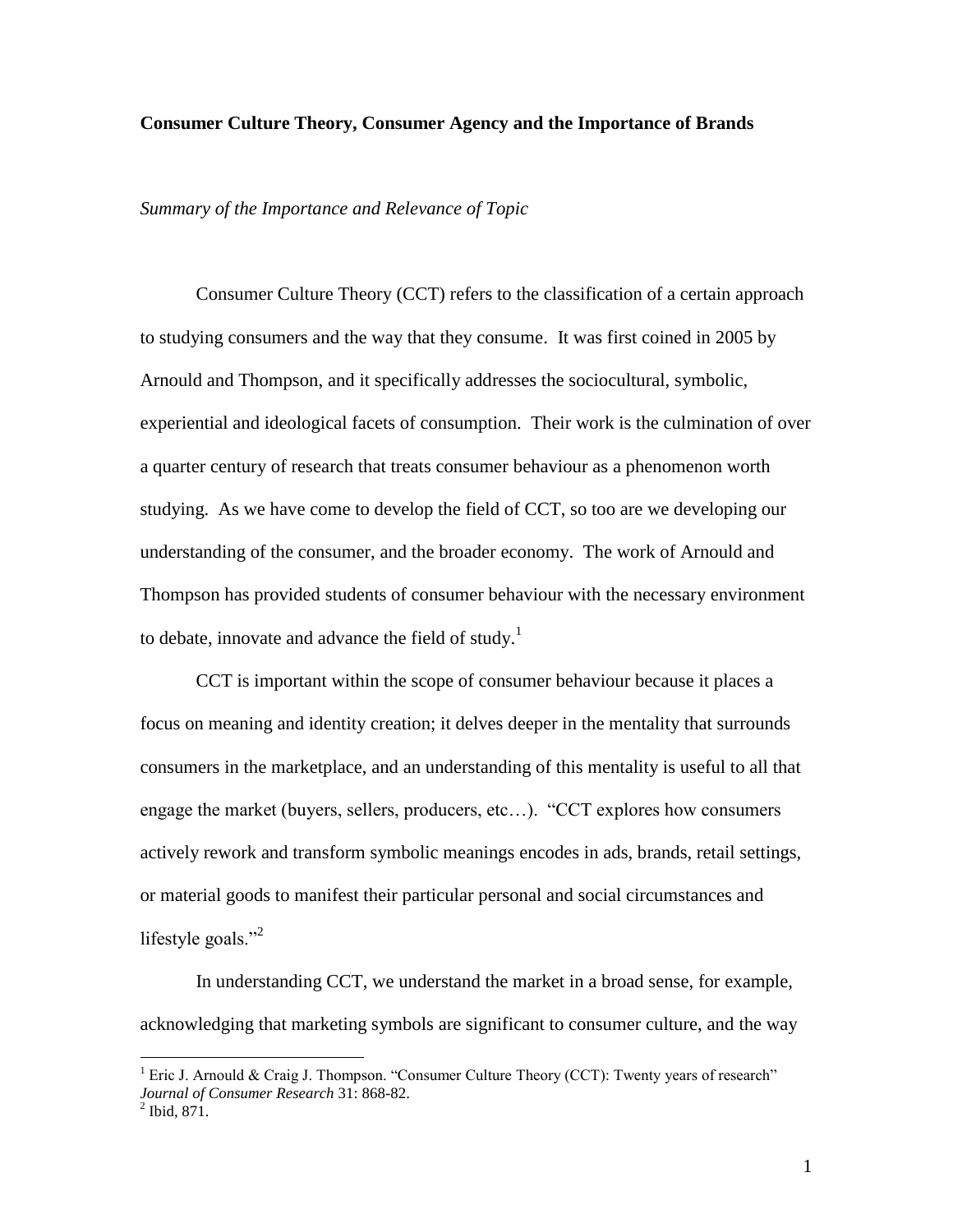that free choice is exercised alongside consumer culture. CCT focuses on meaning: what do brands mean to consumers, and what role consumption plays in the life of these consumers. Is there more to coffee for a person that buys Starbucks? (There must be, as Starbucks has been so successful in creating a loyal customer base).

This topic is relevant and important to consumer behaviour because students of consumer behaviour need a framework with which to understand how consumer preferences manifest themselves in the market. This gives insight into how consumers will act in the future, and this is obviously information that will benefit everyone in the market – from sellers to buyers to scholars. The following will delve deeper into the subject of CCT, and will reveal additional insight into why it is an important unit of study in the broader field of consumer behaviour, and from this it will be clear that we need a better understanding of how consumer agency is affected by the market through the development of motivation-oriented mechanisms, such as branding.

## *Peer Reviewed Literature Review*

Within our society there is undoubtedly a consumer culture that pervades all aspects of what we do. It is rooted in how we shop, and the identification that that the consumer holds with different goods – why does a person buy Starbucks coffee habitually instead of coffee from a competitor? A review of the literature reveals that there are different perceptions of CCT among theorists, and among some, particularly progressives or liberals, there is a widespread reluctance to accept CCT. There is suspicion and disdain over the advent of consumer culture, and the implications that it

2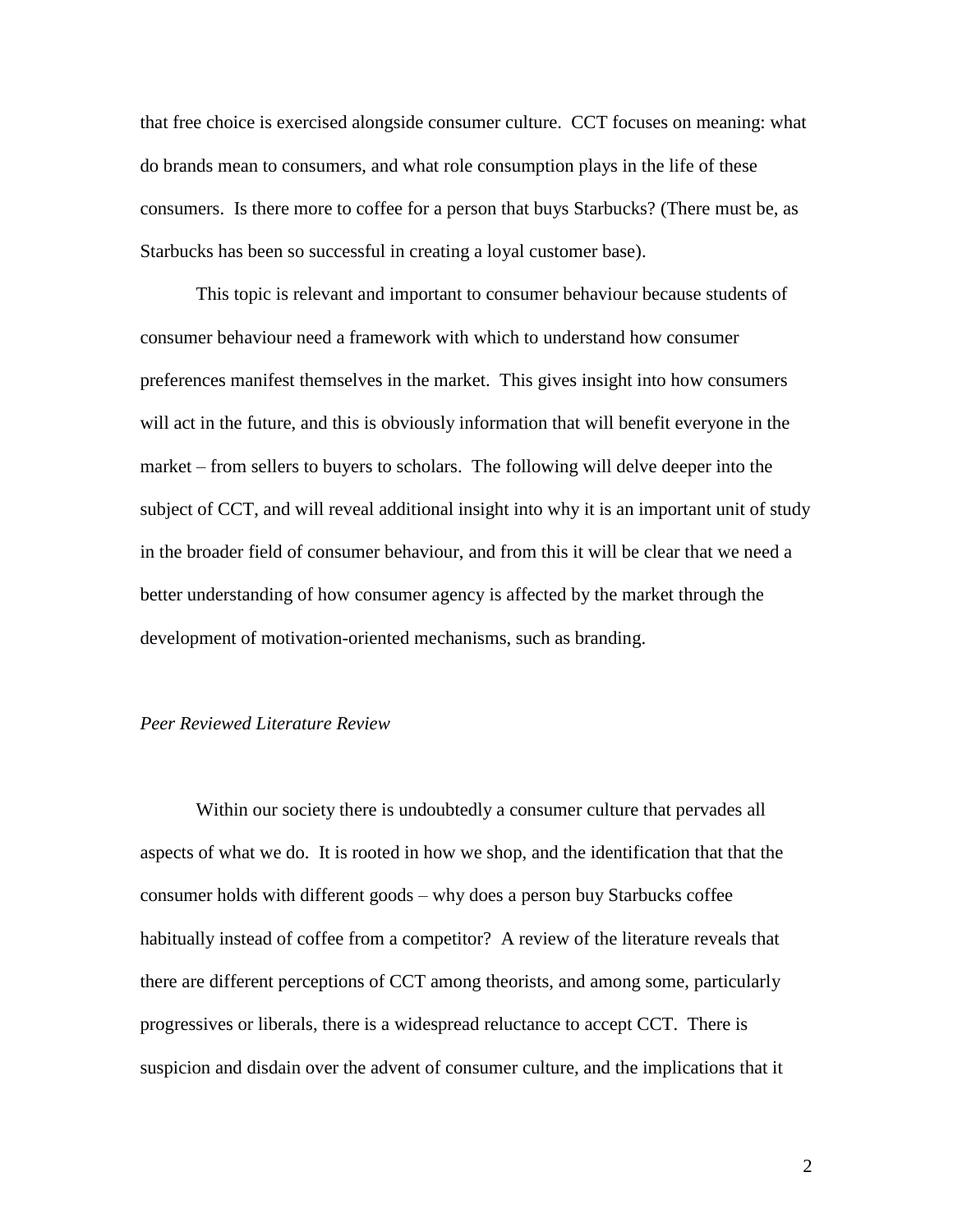has for cultural theorists. In fact, there are no shortage of contemporary commentators of consumerism that are very critical of consumer culture and the effect that is it having on our society and culture.<sup>3</sup> For example, Naomi Klein is a well-known author who has published scathing pieces of work that target consumerism and the implications of it on our society. She and others like her have waged a full-on war on the actions of consumers in a market capitalistic system. Much of this war against consumerism has focused on the identity and brand association that has come to represent consumerism and be the benchmark of CCT. Those who are sceptical of consumerism attack the corporations themselves, their agendas, and how they symbolically express themselves through their developed identity. In many ways though, on the one end of the spectrum, there has been an all out assault on consumerism in general.

While there are those like Naomi Klein who are sceptical of CCT, there are others who seek to gain an in-depth understanding of CCT, as they believe it will provide useful insight into the market economy, insight that can only be seen as positive as it contributes to the discipline and body of knowledge, which can arguably only be a positive. There is a significant branch of academia that is committed to garnering a better understanding of the way that consumers act in the marketplace, and despite the opposition from one end of the spectrum, these theorists are making progress in uncovering that which motivates and inspires the average (and not so average) consumer, as well as what corporations are doing to actively take advantage of what they know about CCT.

As such, there is a clear divide in the consumer behaviour literature between those on the one side of the spectrum that are evidently sceptical of CCT, and there are others

<sup>3</sup> Naomi Klein, *No Logo* (New York: Random House, 2009), 27-40.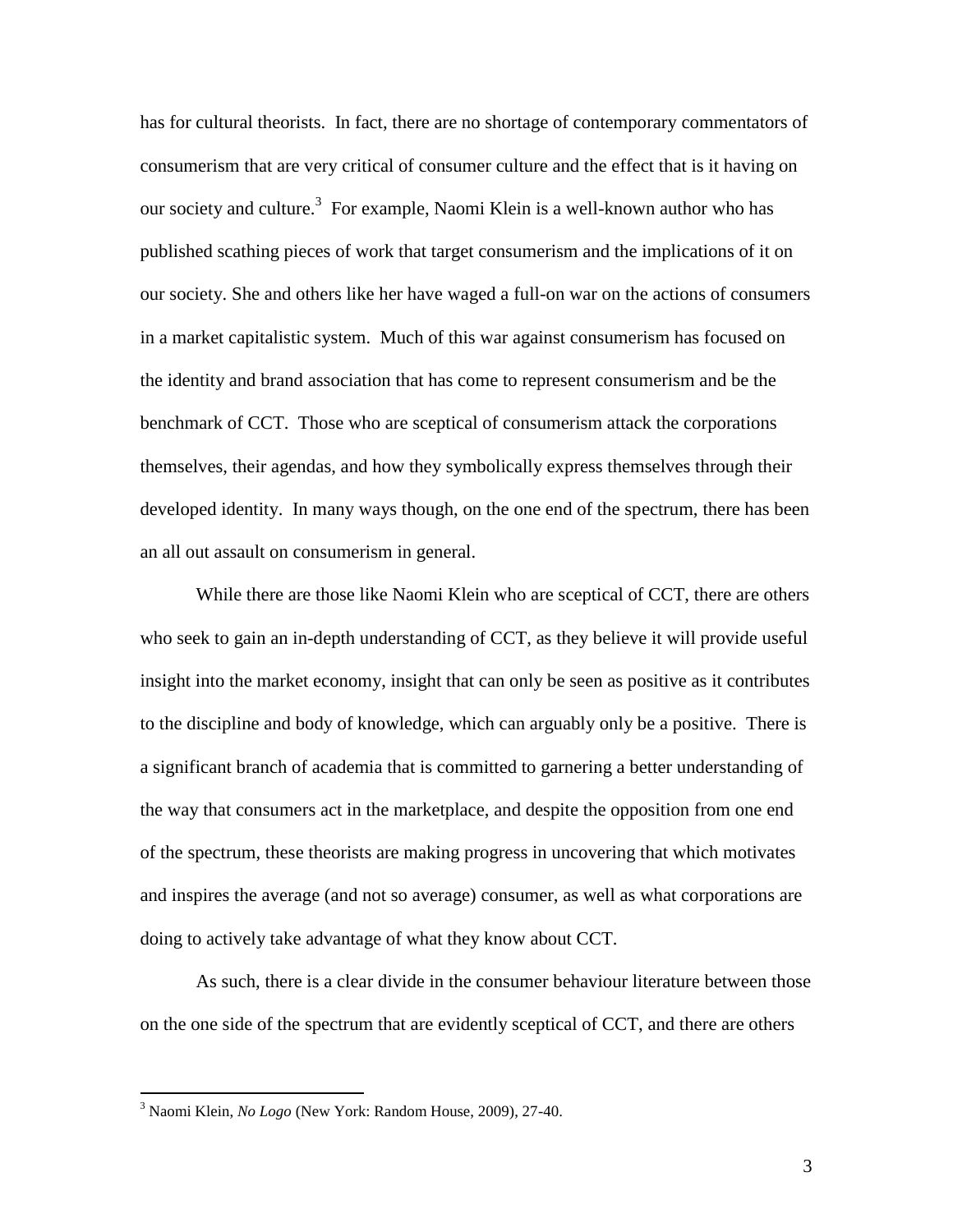who sit on the opposite side of the spectrum that see CCT as a positive endeavour, one which will only serve to improve the overall marketplace and understanding of it.

In his paper *Why Do Brands Cause Trouble? A Dialectical Theory of Consumer Culture and Branding* (2002), Douglas Holt of the Harvard Business School questions this divide that exists. He notes that the discipline of consumer behaviour, and more specifically CCT, seeks to erase the disparities that exist between the marketer and the consumer. CCT seeks to understand how marketers and consumers come together, while critics of this seem to take aim at this process.<sup>4</sup> What appears to be troubling about this is that those who are sceptical of CCT are really targeting the world's most successful companies, and the marketing techniques that these companies have utilized to become to well-known and popular. For example, Klein and others like her are critical of the means used by companies like McDonalds and Starbucks. In other words, the literature reveals a movement against the marketing tactics of the world's most successful marketers, and this comes at odds with CCT, and those who seek to understand how these successful marketing strategies have worked – how identity and brand management have translated into success.

What has become clear though from a review of the literature is that CCT is not a discipline like that of, for example, microeconomics. CCT is a much "softer" discipline, meaning is it less quantitative and more qualitative, and this might account for some of the reasons that there is reluctance among business students to truly embrace it. For students of CCT need to go beyond the qualitative and embrace such fields and sociology

<sup>4</sup> Douglas B. Holt. "Why Do Brands Cause Trouble? A Dialectical Theory of Consumer Culture and Branding," *Journal of Consumer Research* 29(1) 2002: 70-90.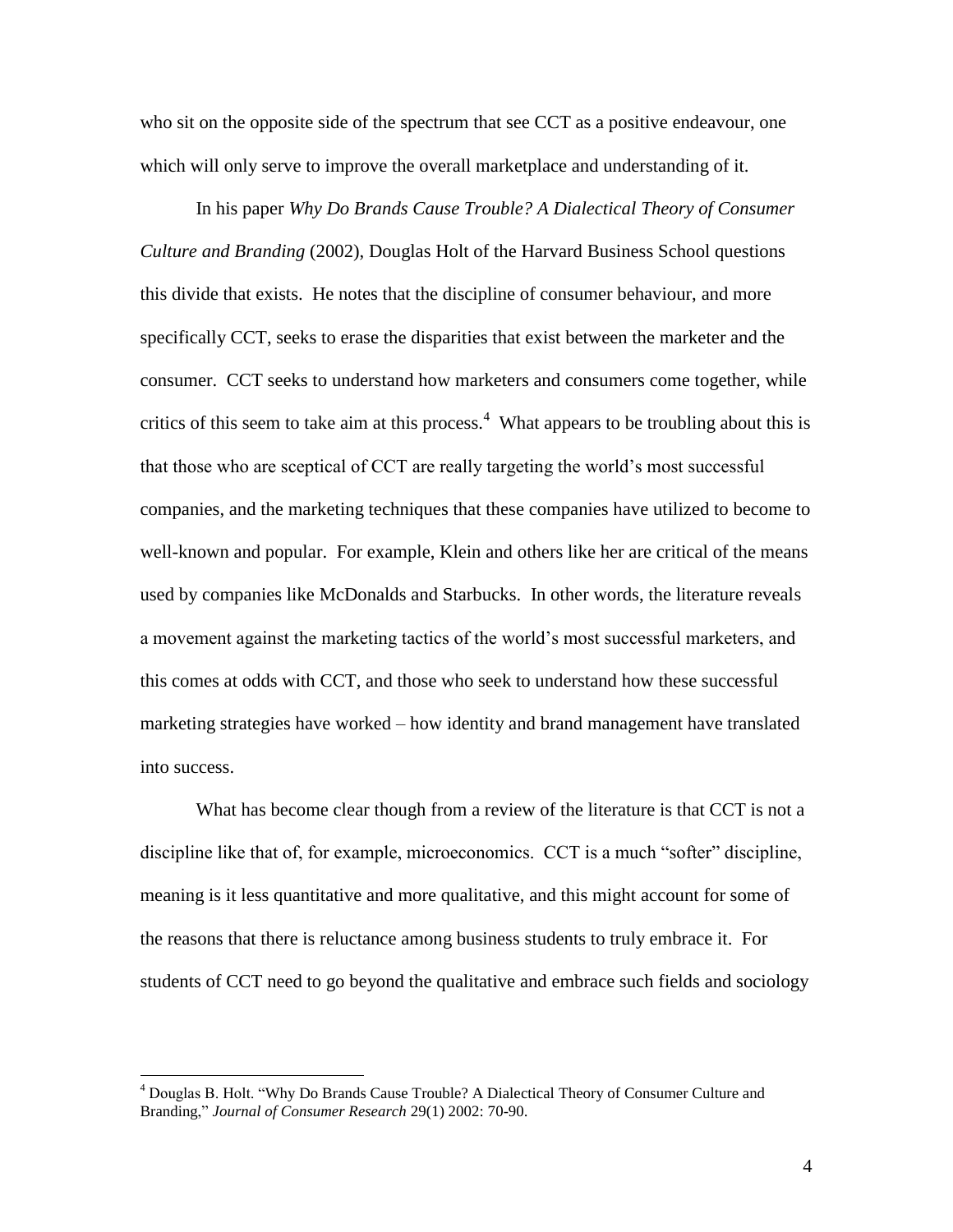and anthropology, so that they can gain the necessary perspective to truly understand what the consumer is thinking, and why they are thinking it. $5$ 

#### *Secondary Sources*

 $\overline{a}$ 

A topic that is inextricably linked to CCT is consumer agency. It is interesting to investigate how consumers use agency when they are trying to obtain a commodity that is scarce and limited. Parmentier and Fischer note that CCT can be used to explain the different ways that consumers use agency when they are vying for scarce commodities. Many discussions of CCT have failed to include a consideration of scarcity when they analyse consumer agency. This is likely because it is a complex topic. Much of the discussion around CCT has centered on why we eat and McDonalds or go to Starbucks – it has framed the discussion around this type of consumption, and therefore has taken a narrow perspective on what consumer agency means, and how it works. These two authors examine how agency works with real scarcity, how we act when the object we want is sought after by all, and access to it is controlled by a powerful interest.<sup>6</sup> For example, how to consumers act when, for example, one thousand music fans are competing for twenty-five tickets to a show? That is real scarcity, and it shows how agency reacts in different ways, and this is one of the reasons why CCT is a purposeful theory.

CCT is important because it gives us the tools we need to evaluate our place in society and the market – how our consumption patterns mingle with the patterns of

<sup>&</sup>lt;sup>5</sup> Marie-Agnes Parmentier & Eileen Fischer. "Working to consume the model life: Consumer Agency under scarcity." In Russell W. Belk. *Consumer Culture Theory* (Oxford, UK: JAI Press, 2007), 23-30.  $6$  Ibid, 30.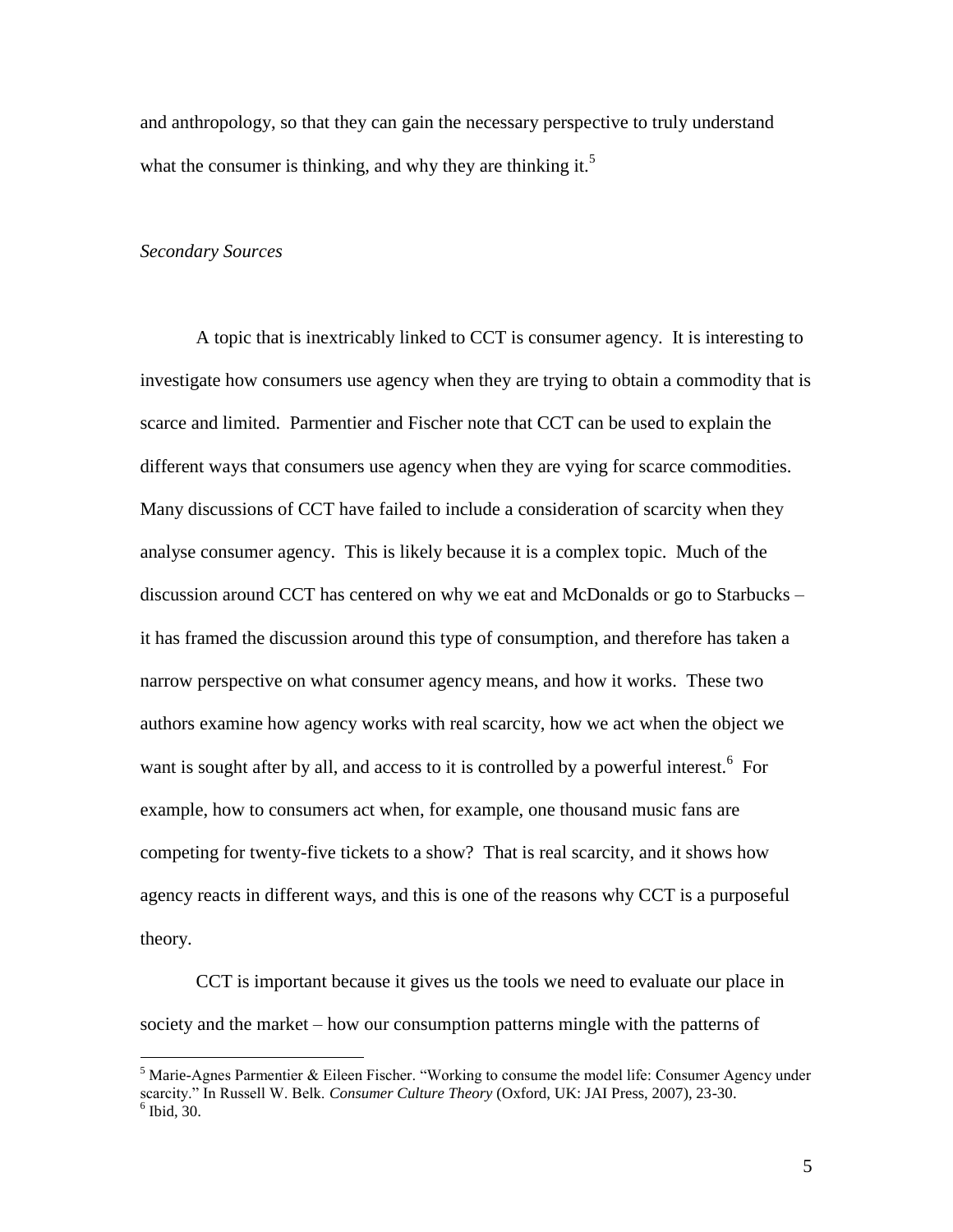others. In this day-in-age, we are seemingly living in a time when we can all be unique, as the marketplace is sophisticated enough to satisfy the wants of the most unique consumers.<sup>7</sup> How does agency relate to this? While we might all think we are being unique, CCT is used to show that our uniqueness is in fact governed by structures, our habits and the rules of the frameworks that are in place and that we operate within. People's desire to be unique causes them to have to act in certain ways – to conform to the requirements of that uniqueness, as dictated by the framework that is in place. For example, for those one thousand fans that are seeking the scarce twenty-five tickets to the show, they will all have to use their agency to fill out ballots and conform to the selection process (so that they can be unique and go to an exclusive show). Doing this is something that acknowledges a tacit understanding of the framework in place, or the rules of the game, per se. $8<sup>8</sup>$ 

CCT highlights the use of power relations – how power manifests itself to influence the way that scarcity is dealt with in society, and the way that consumer agency also manifests to accommodate these power relations. This gets back to the idea that CCT is about moving beyond the quantitative. To really understand concepts like consumer agency, which are essential for marketers that are seeking to target certain consumers, there needs to be an understanding of the qualitative in place – disciplines like sociology which give insight into the frameworks that are in place in society, and how agency reacts to these frameworks.<sup>9</sup> Why do certain people do different things?

<sup>7</sup> Ibid.

<sup>8</sup> Ibid, 31-34.

<sup>9</sup> Douglas B. Holt. *How Brands become Icons: The Principle of Cultural Branding.* (Boston, MA: Harvard Business School Press, 2002), 5-10.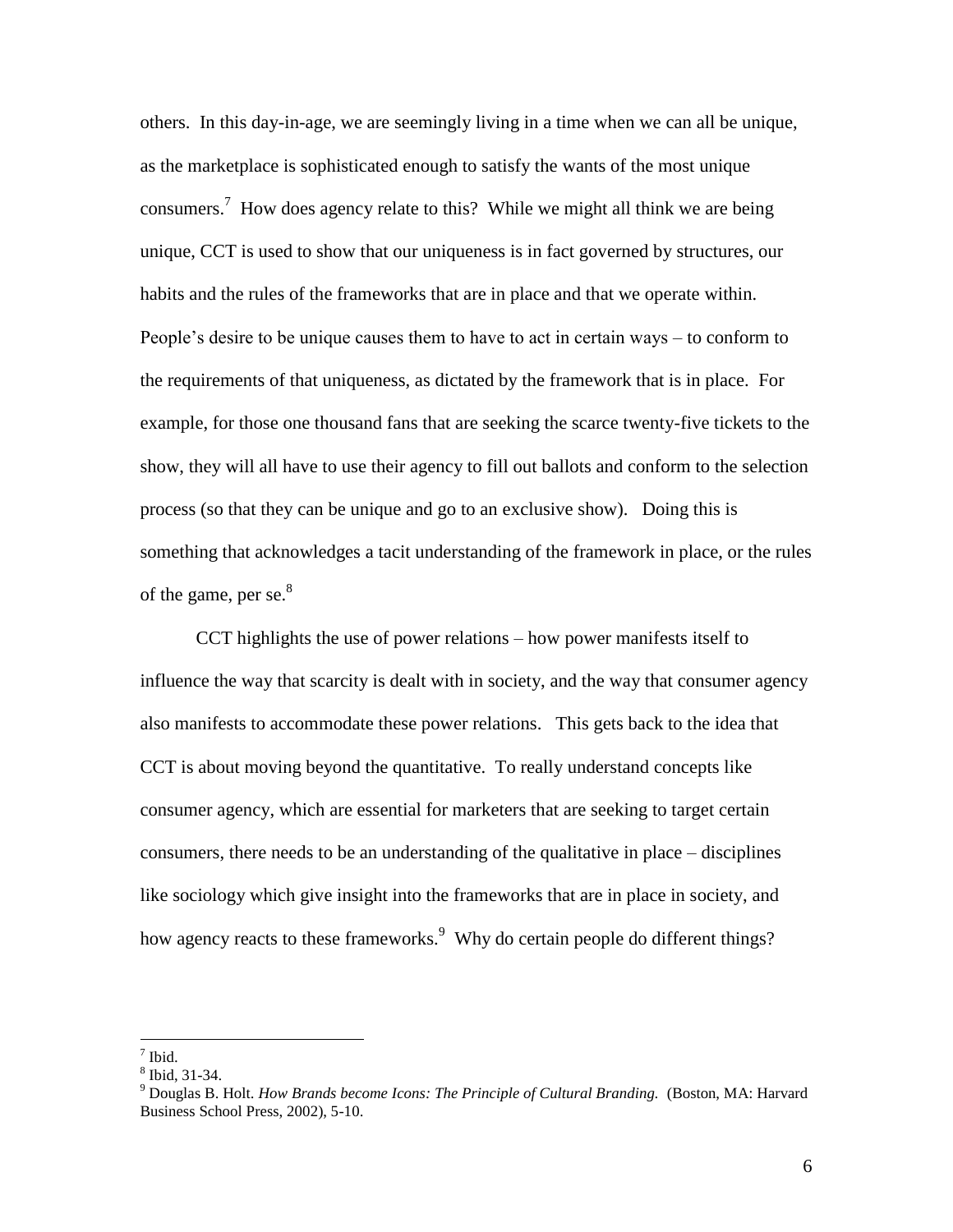#### Findings/Analysis

 $\overline{a}$ 

Our findings suggest that branding has much to do with how consumers enact their agency when they consume. They highlight the importance of the qualitative in addition to the quantitative in CCT. The act of purchasing something is affected by many factors, for example, mood, time pressures, and the context (meaning the frameworks that are in place) in which a product is needed. This is why CCT relies on the qualitative, as it asks questions like, what is shopping/buying? What is a brand? What do companies do with brands? What do consumers do with brands?

Brands are in place because they know that consumers have many motivations when they enact their agency, typically they surround utilitarian or hedonistic motivations. It is for this reason that a brand needs to be more than just a product; it needs to encompass organizational associations, brand personality, symbols, brandcustomer relationship, self-expressive benefits, and user imagery.<sup>10</sup>

Starbucks is a great example of a corporation that has developed their brand to encompass the qualitative aspects of consumer agency. This company has developed a corporate culture that develops their brand inside and out. The culture is fostered by every employee that works for them, and this has created a brand that people want to consume – it is about much more than consuming coffee, Starbucks has made it so that people want to consume their corporate culture.

<sup>10</sup> David A. Aaker. *Managing Brand Equity: Capitalizing on the Value of a Brand Name.* (New York: Free Press, 1991), 74.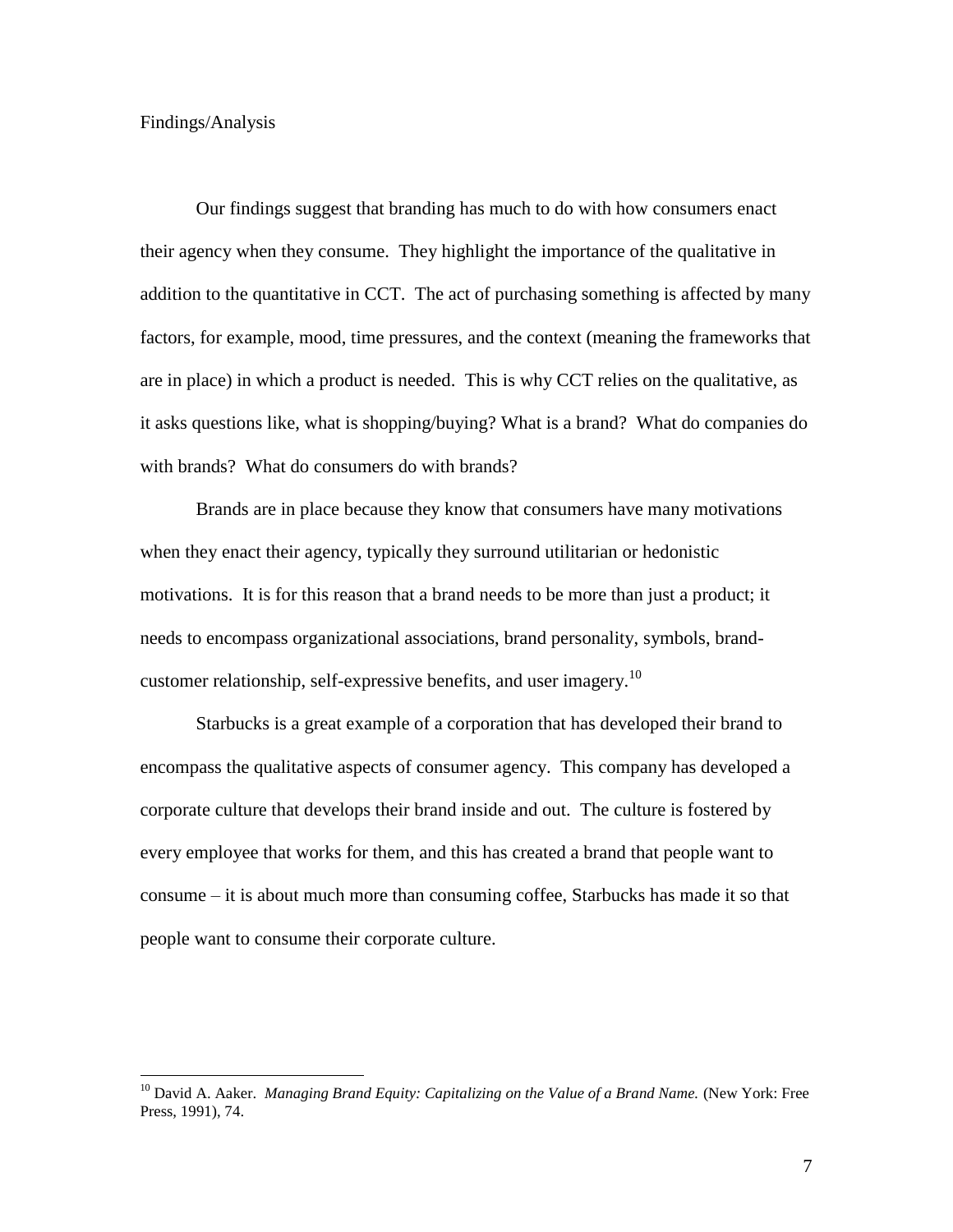# *How Starbucks has Embrace CCT and Created a Decisive Brand*

In terms of Starbuck's Corporate Culture, the company prides itself on being an empowering corporate culture. In fact, even in the Company's Mission Statement, the first of the Six Principles of Starbucks is "To provide a great work environment and treat each other with respect and dignity".<sup>11</sup> The Mission and Values statement emphasizes creating a respectful and positive work environment, and the Company is well aware that having satisfied employees translates into greater profits in the long run.<sup>12</sup> The Company's cultural values give employees a sense of meaning to their work, even if it is just pouring a cup of coffee. Employees are empowered by management to make decisions without having to first report to management, and are encouraged to think for themselves as an entity of the business.<sup>13</sup> The culture towards employees can be described as relaxed and supportive. Every employee is referred to as a *Partner*, and this affects their brand as it gives every person stock in the well-being of the whole.<sup>14</sup> Employees are eligible to receive a basket full of benefits: A comprehensive health care plan is provided (its comprehensive health benefits for full and part-time employees and their same-sex or opposite-sex partners includes medical - hypnotherapy and naturopathy are covered - dental and vision coverage, tuition reimbursement).<sup>15</sup> Starbucks was one of the first retail companies to offer part-time employees the same benefits package that

<sup>11</sup> Michelle Hawks, Sean Kembell, Leonard Perry, and Luke Olsen. "Catching the Starbucks Fever". Missouri State University. April, 2002. Retrieved from:

http://www.academicmind.com/unpublishedpapers/business/marketing/2002-04-000aag-catching-thestarbucks-fever.html.

 $12$  Ibid.

<sup>13</sup> Ibid.

<sup>14</sup> Ibid.

 $15$  Ibid.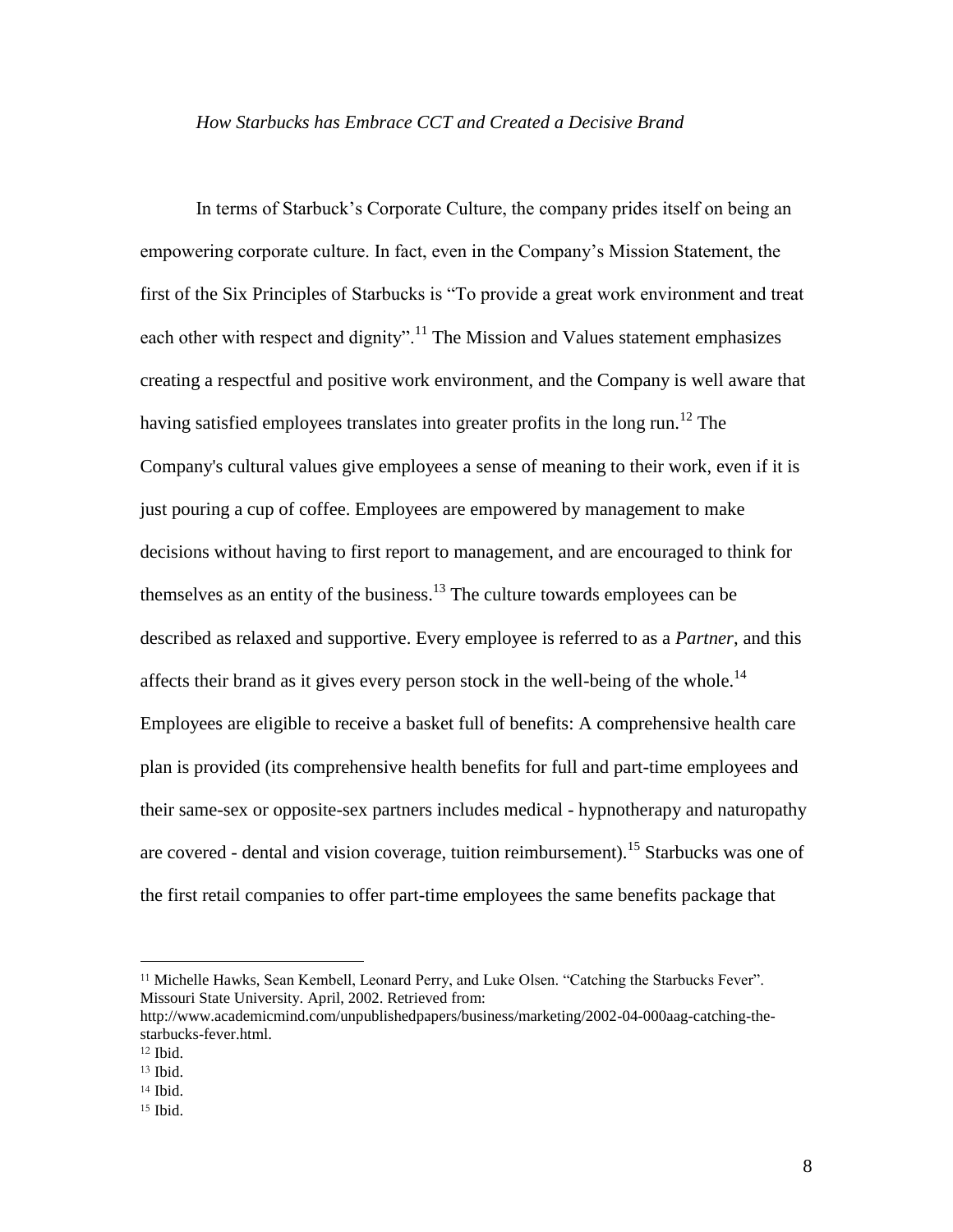full-timers are offered, and Starbucks now spends more on employee health care costs than it does on coffee.<sup>16</sup> Under the Bean Stock program, employees are offered stock below the fair market value several times a year, and Starbucks' employees also participate in a 401(k) profit sharing plan.<sup>17</sup> Put simply, Starbucks believes they are in the coffee business as well as the "people development" business, and this is a direct consequence of their use of CCT – qualitative and quantitative approaches to building a brand and influencing consumer agency.

Each employee is required to complete an extensive training program that includes product expertise, a commitment to customer service, and well-developed interpersonal skills.<sup>18</sup> Professional coffee bartenders for Starbucks complete up to  $24$ hours of training before entering their assigned store. This training gives them knowledge to answer any questions about coffee or the Company, and the knowledge to arrange sample tastings and demonstrations with any of the equipment in the store.<sup>19</sup> This corporate culture and empowerment of employees combined with comprehensive training has resulted in Starbucks having a very low industry turnover rate (the industry turnover rate is about 400 percent, while Starbucks maintains a turnover rate of only 50 percent).<sup>20</sup> Due to this low turnover, Starbucks has also lowered their training time and costs. Additionally, Starbucks has consistently being rated as one of the best companies to work for by *Fortune* magazine.<sup>21</sup> Employees are considered to be Starbucks' most important

<sup>16</sup> Ibid.

<sup>17</sup> Gretchen Weber. "Preserving the Starbucks Counter Culture". *Workforce Management*, February 2005, pp. 28-34. Retrieved from:<http://www.workforce.com/section/06/feature/23/94/44/>

<sup>18</sup> Ibid.

<sup>19</sup> Ibid.

<sup>20</sup> Ibid.

<sup>21</sup> Starbucks Coffee International. Company Profile. Retrieved from: [http://www.starbucks.com/aboutus/Company\\_Profile.pdf](http://www.starbucks.com/aboutus/Company_Profile.pdf)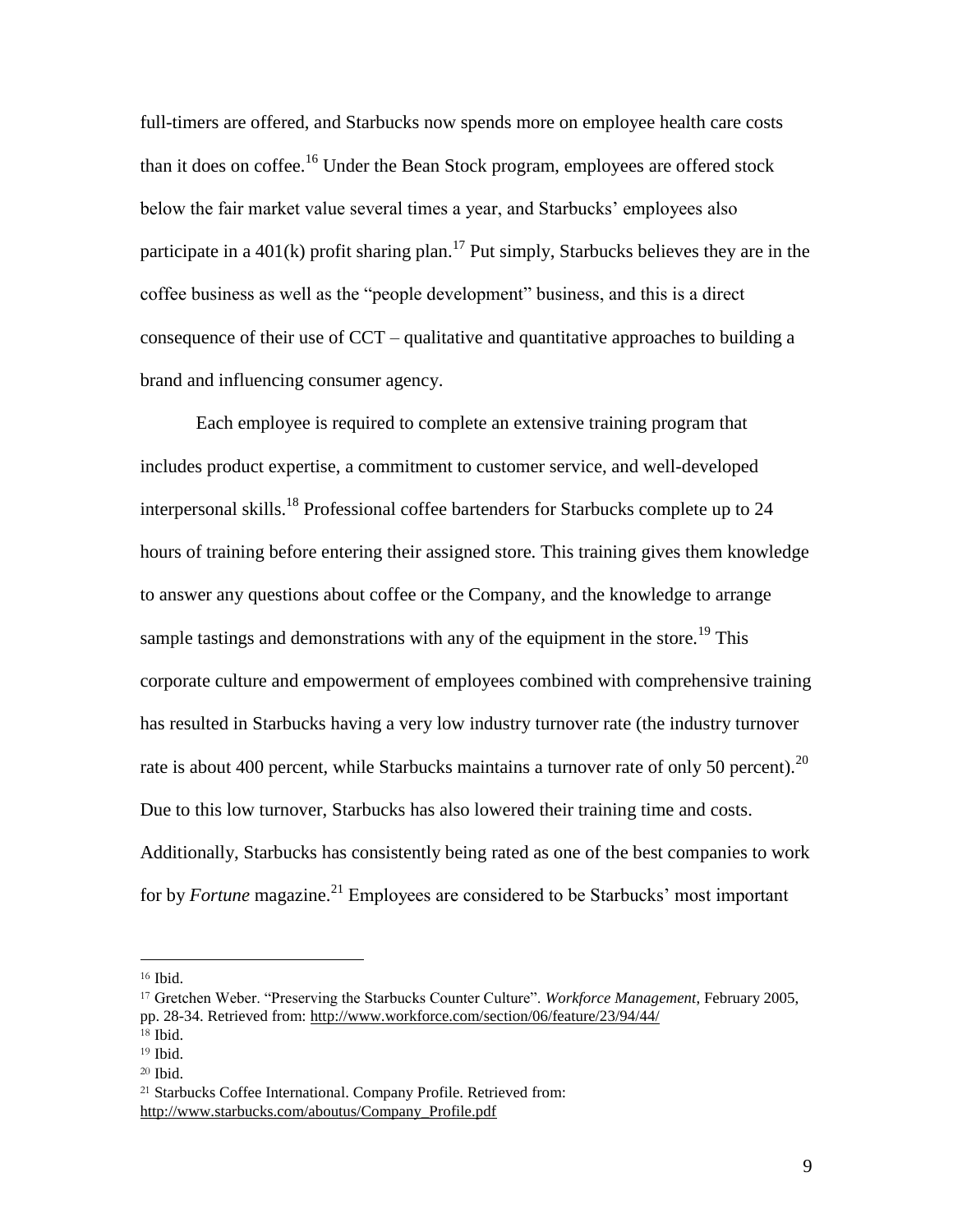asset and resource. The extremely low turnover rate of employees has contributed to the development of Starbucks' image. Starbucks' competitive wages and generous benefits have made frontline recruiting as smooth as a latte. The type of employees wanted are those people who are adaptable, dependable, passionate team players.<sup>22</sup> As can be seen, this company has built itself into a brand from the inside-out by carefully developing their human resources into a brand that attracts all different types of motivated consumers, and this is why they have ultimately been so successful.

Offering competitive wages and good benefits, coupled with an intense training program, is a calculated strategy designed to fuel company expansion and generate greater profits in the long run by maximizing the potential of its frontline employees.<sup>23</sup> Starbucks most important investment is its Partner base, and that investment is returned in stability. There is a direct correlation between the success of Starbucks and the stability and tenure of its employees.<sup>24</sup> Every new store employee in North America starts work with a 24-hour paid training module called "First Impressions." This is a standardized curriculum taught primarily by store managers, which focuses on coffee knowledge and how to create a positive customer experience.<sup>25</sup> A team of 32 training specialists constantly updates the curriculum and works with store managers to ensure consistent and effective training throughout North America.<sup>26</sup> Managers and assistant store managers take a 10-week retail management course, and computer, leadership and coffee knowledge classes, as well as diversity training, are also available to Partners.<sup>27</sup> At

 $\overline{a}$ 

 $24$  Ibid.

- $26$  Ibid.
- $27$  Ibid.

<sup>22</sup> Weber "Preserving the Starbucks Counter Culture".

 $23$  Ibid.

 $^{25}$  Ibid.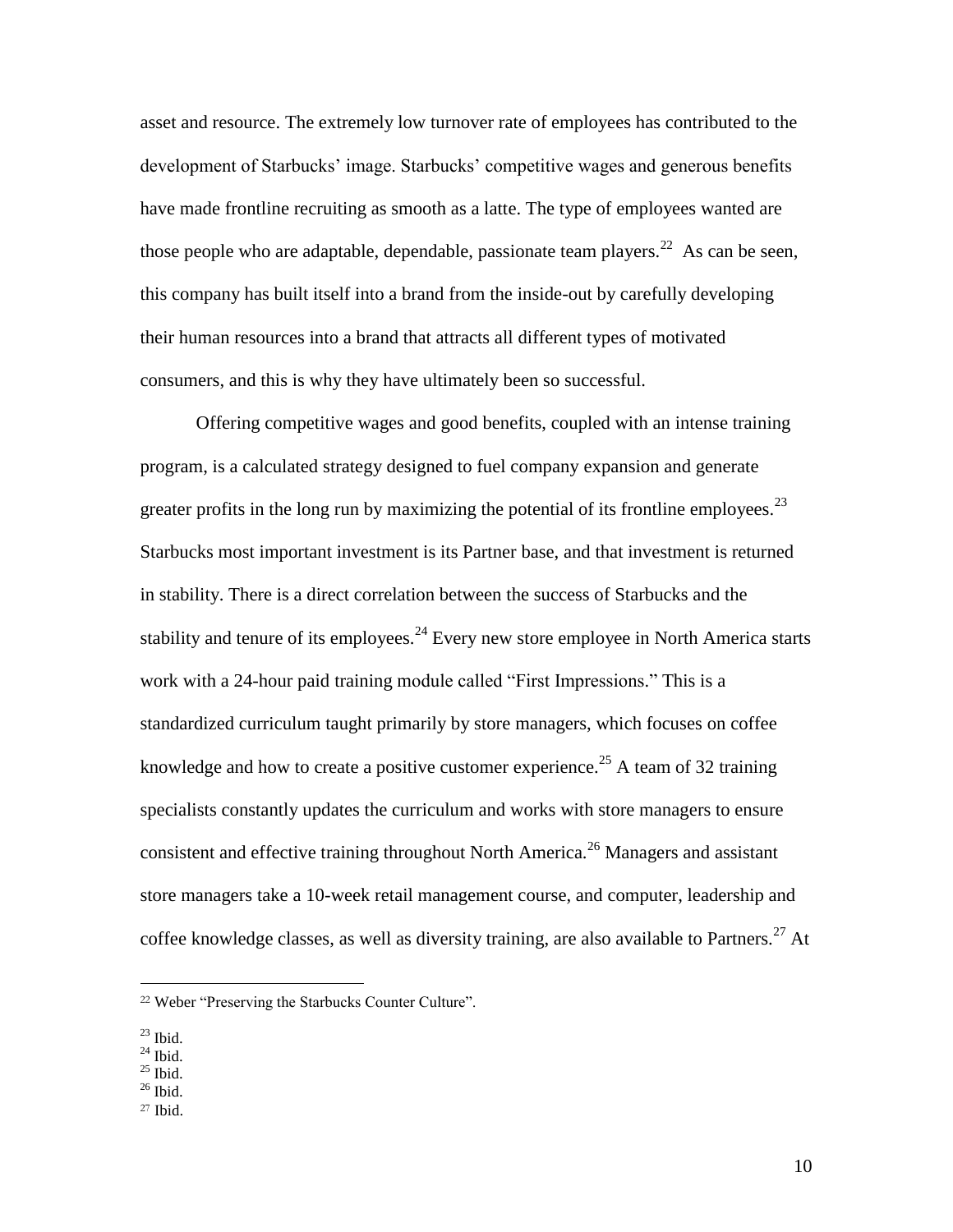the corporate level, many new employees start their Starbucks careers with immersion training. Starbucks ensures that each Partner has a vested financial interest in the success of the company every day, motivating them to make those little customer interactions all the more positive. $28$ 

The corporate culture at Starbucks is, like Chairman Howard Schultz, easy-going and concerned with a sense of community. Starbucks realizes that its people are the cornerstone of their success, and they know that their ideas, commitment and connection to its customers are truly the essential elements in the Starbucks Experience.<sup>29</sup>

# *Recommendations for future empirical research*

When we study consumer agency and the relationships that people have to brands in consumer culture, it is important to have critical awareness. We need to understand that people are savvy, and they will negotiate different situations in different ways.<sup>30</sup> On a macro level, it is important to remember that consumers are constantly at work trying to outsmart their brands or marketers, and this discourse is exactly the force that motivates the brands to adapt. As well, when undergoing future research about brands, it is important to remember that brands are not important to all people, or more specifically, all brands are not important to all people, some brands will have relevance to some consumers and not others. For example, a recent study done by Chang Coupland (2005) reveals that there are some brands which are seemingly "invisible" as they just blend in

<sup>28</sup> Ibid.

<sup>29</sup> Ibid.

<sup>30</sup> Holt. *How Brands become Icons: The Principle of Cultural Branding.*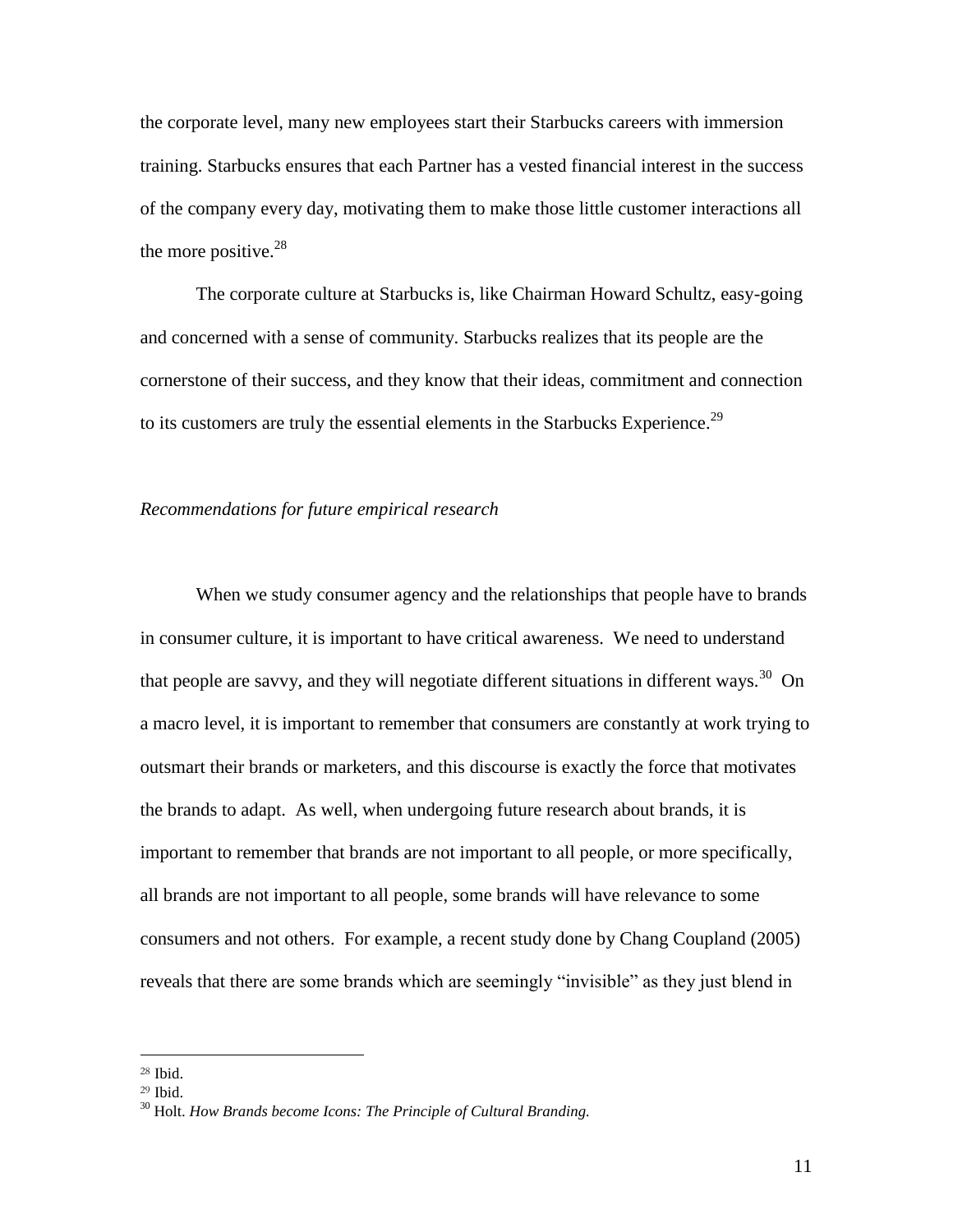the with inconspicuous consumption patterns of people.<sup>31</sup> For example, there are some items that we consume that have invisible brands, maybe toilet paper. As we endeavour to conduct further research into the way that consumer agency is affected through branding, these are issues that should be kept in mind. We need to give close attention to the research topic at hand; otherwise the results of the study will be skewed and will be of little relevance to consumers and CCT in general. $32$ 

Future study on this issue ought to also loosen the divide between academics that have studied the management of brands, and those who study consumer culture. This divide has resulted in brand theories that are less in touch with the broad qualitative realities of what motivates consumer agency. In other words, future qualitative research ought to integrate the many perspectives that brand culture can be seen from and studied. There should also be an advance in the amount of research that is done on how popular culture affects consumer agency, and how other important stakeholders fit into the equation, as this would yield relevant information about brand meaning is culturally produced. Further, more studies can be done on how brands are encroaching on and making inroads in emerging markets – how they homogenize indigenous cultures and disturb the line of uniqueness. Overall, we need more research into brand cultures around the world as this will give us a more through understanding of how brands affect our consumption - CCT.

<sup>&</sup>lt;sup>31</sup> Jennifer Chang Coupland. "Invisible brands: An ethnography of households and the brands in their kitchen pantries," *Journal of Consumer Research* 36, 2005: 106-112.

<sup>32</sup> Anders Bengtsson & Jacob Ostberg. "Researching the cultures of brands," In Russell W. Belk. *Handbook of Qualitative Research Methods in Marketing*. (Northhamption, MA: Edward Elgar Publishing, 2006), 90- 92.